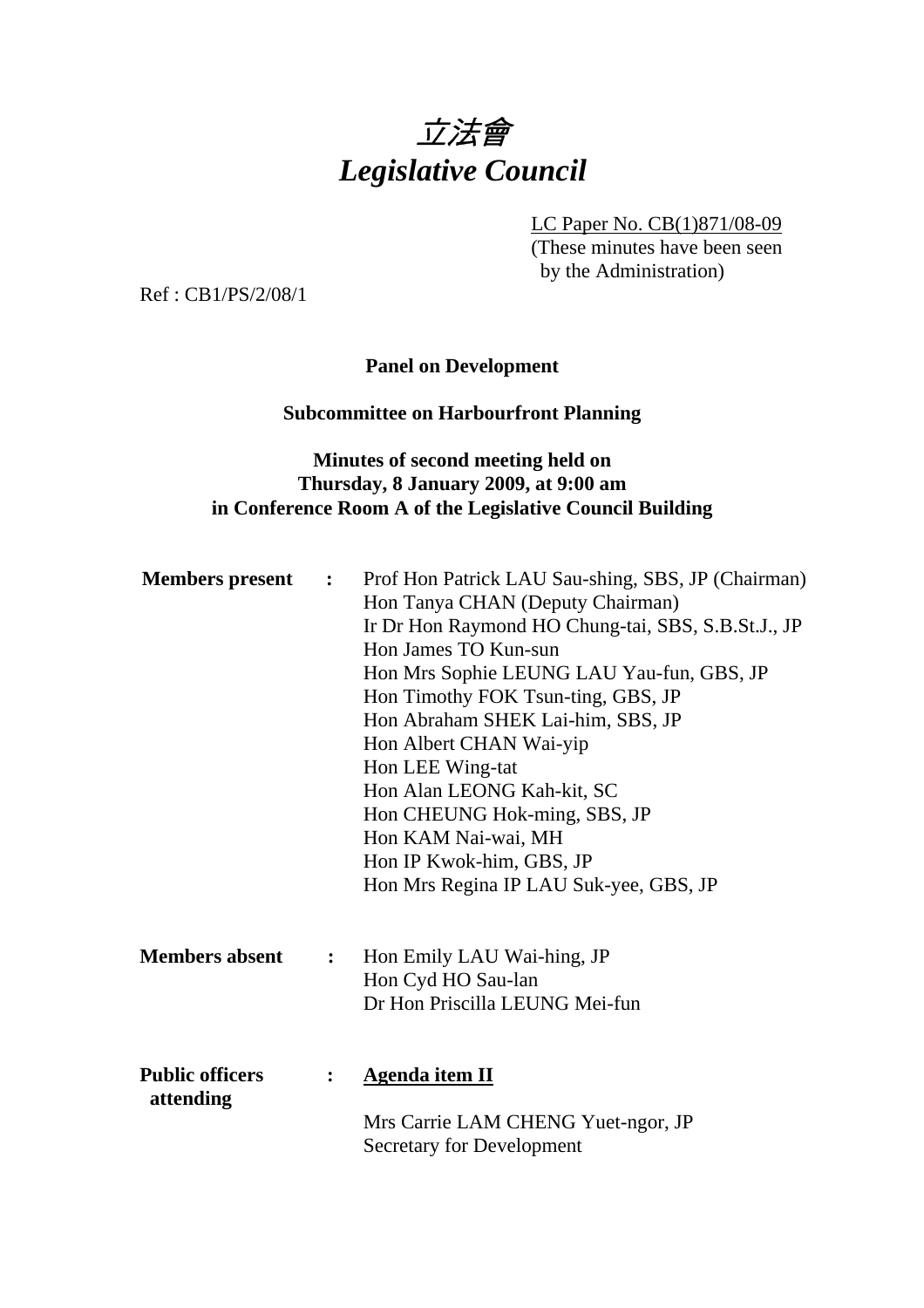|                                           | Mr Raymond YOUNG Lap-moon, JP<br>Permanent Secretary for Development (Planning & Lands)           |
|-------------------------------------------|---------------------------------------------------------------------------------------------------|
|                                           | Miss Amy YUEN Wai-yin<br>Principal Assistant Secretary (Planning & Lands) 2<br>Development Bureau |
|                                           | Mrs Ava NG TSE Suk-ying, JP<br>Director of Planning                                               |
| <b>Clerk in attendance :</b> Ms Anita SIT | Chief Council Secretary (1)4                                                                      |
| <b>Staff in attendance :</b>              | Mr WONG Siu-yee<br>Senior Council Secretary (1)7                                                  |
|                                           | Ms Christina SHIU<br>Legislative Assistant (1)7                                                   |

| <b>Confirmation of minutes</b> |                          |  |
|--------------------------------|--------------------------|--|
| (LC Paper No. $CB(1)491/08-09$ | -- Minutes of meeting on |  |
|                                | 5 December 2008)         |  |

 The minutes of the meeting held on 5 December 2008 were confirmed.

# **II Overview of current harbourfront land uses and planned enhancement measures**

Meeting with the Administration

| $(LC$ Paper No. $CB(1)515/08-09(01)$ -- Administration's paper on |          |                             |
|-------------------------------------------------------------------|----------|-----------------------------|
|                                                                   |          | overview of current         |
|                                                                   |          | harbourfront land uses and  |
|                                                                   |          | planned enhancement         |
|                                                                   | measures |                             |
| LC Paper No. $CB(1)515/08-09(02)$ -- Paper on planning for        |          |                             |
|                                                                   |          | harbourfront areas prepared |
|                                                                   |          | by the Legislative Council  |

Secretariat)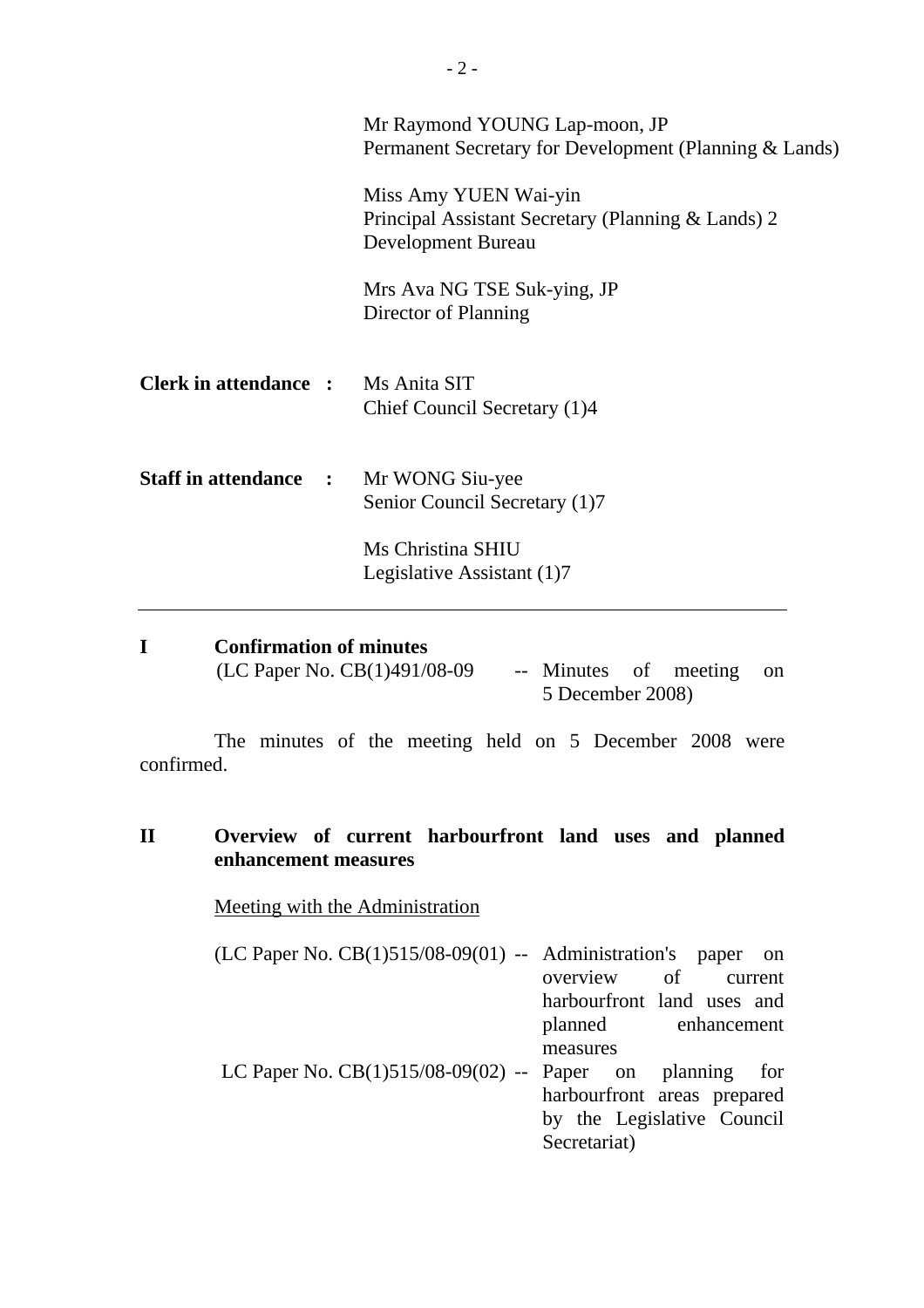2. The Subcommittee deliberated (Index of proceedings attached at **Annex**).

3. The Administration was requested to provide the following information for the next meeting --

- (a) a timetable for harbourfront enhancement works for sites on Government land as well as sites on private land;
- (b) existing harbourfront planning principles and guidelines; and
- (c) information on existing and possible marine activities in the Victoria Harbour that would complement harbourfront enhancement.

(*Post-meeting note*: Softcopy of PowerPoint presentation materials (LC Paper No. CB(1)550/08-09(01)) was issued to members by email on 8 January 2009.)

### **III Any other business**

### Round-the-harbour tour

4. The Subcommittee agreed that a round-the-harbour tour would be conducted on 21 February from 9:00 am to around 12:00 noon. Non-Subcommittee Members and the press would be invited to join the tour.

#### Date of next meeting

5. The Subcommittee agreed that the next meeting would be held after the round-the-harbour tour.

6. There being no other business, the meeting ended at 10:35 am.

Council Business Division 1 Legislative Council Secretariat 20 February 2009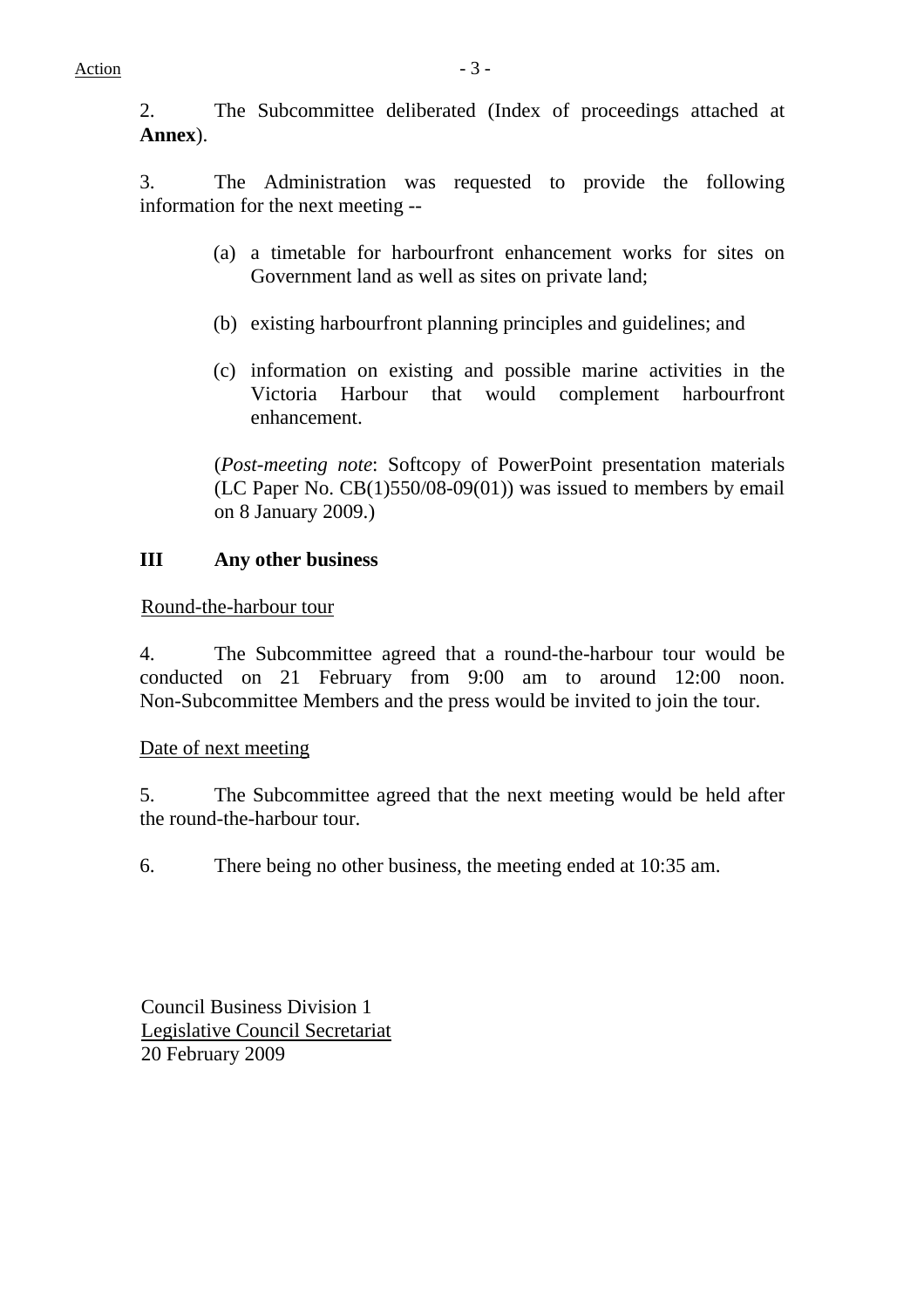# **Panel on Development**

# **Subcommittee on Harbourfront Planning**

### **Proceedings of the second meeting on Thursday, 8 January 2009, at 9:00 am in Conference Room A of the Legislative Council Building**

| Time marker         | <b>Speaker</b>                               | Subject(s)                                                                                                                                                                                                                                                                                                                                                                                                                                                                                                                                                       | <b>Action</b><br>required |
|---------------------|----------------------------------------------|------------------------------------------------------------------------------------------------------------------------------------------------------------------------------------------------------------------------------------------------------------------------------------------------------------------------------------------------------------------------------------------------------------------------------------------------------------------------------------------------------------------------------------------------------------------|---------------------------|
| $ 000000 - 000212$  | Chairman                                     | Opening remarks                                                                                                                                                                                                                                                                                                                                                                                                                                                                                                                                                  |                           |
|                     |                                              | Confirmation of minutes                                                                                                                                                                                                                                                                                                                                                                                                                                                                                                                                          |                           |
| 000213-002149       | Administration                               | Briefing on overview<br>of<br>current<br>harbourfront land uses and planned<br>enhancement measures<br>Proposed round-the-harbour tour on<br>21 February 2009 from 9:00 am to<br>around 12:00 noon, and the undertaking                                                                                                                                                                                                                                                                                                                                          |                           |
|                     |                                              | to provide a proposed itinerary after the<br>meeting                                                                                                                                                                                                                                                                                                                                                                                                                                                                                                             |                           |
| $ 002150 - 003014 $ | Mr Albert CHAN<br>Administration<br>Chairman | Mr CHAN's views that --<br>should<br>be<br>harbourfront<br>(a) there<br>planning principles so as to create a<br>coherent theme in harbourfront<br>enhancement;<br>(b) target users of harbourfront areas<br>should be identified and the needs<br>and rights of minority users should<br>be respected;<br>$(c)$ greening in harbourfront<br>areas<br>should not block the sea view;<br>(d) design of facilities, such as cycle<br>tracks and pedestrian paths, should<br>compatibility<br>with<br>ensure<br>one<br>another<br>Administration's response that -- |                           |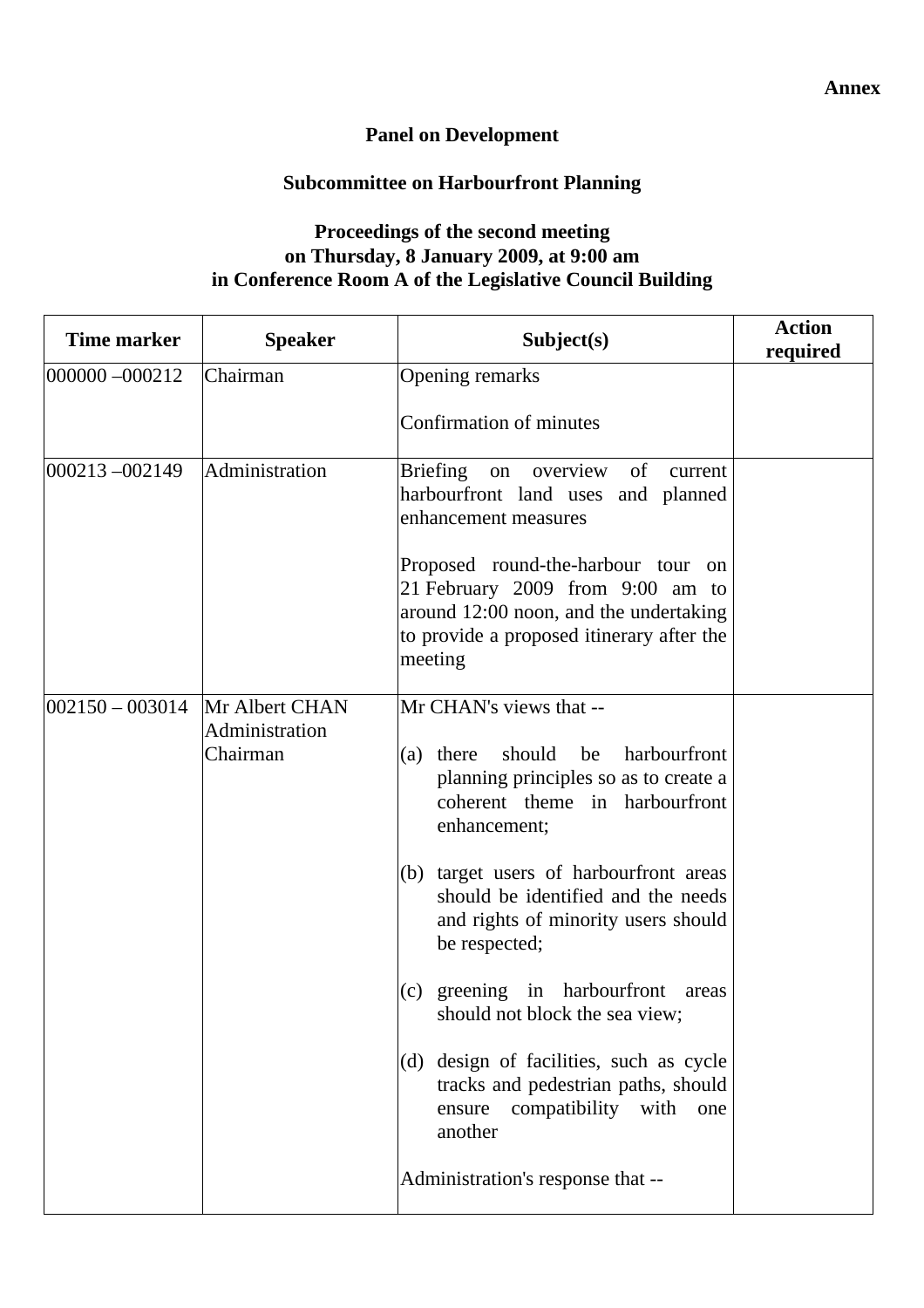| <b>Time marker</b>  | <b>Speaker</b>                    | Subject(s)                                                                                                                                                                                                                                                                          | <b>Action</b><br>required |
|---------------------|-----------------------------------|-------------------------------------------------------------------------------------------------------------------------------------------------------------------------------------------------------------------------------------------------------------------------------------|---------------------------|
|                     |                                   | (a) harbourfront planning principles<br>been<br>formulated<br>had<br>and<br>promulgated by the Harbour-front<br>Enhancement Committee (HEC);                                                                                                                                        |                           |
|                     |                                   | Councils<br>(b) District<br>would<br>be<br>consulted on individual projects in<br>aspects such as facilities, needs of<br>various users, including minority<br>and using a top-down<br>users;<br>planning approach to set an overall<br>theme would not be appropriate;             |                           |
|                     |                                   | (c) the specific design and facilities of<br>a harbourfront area would depend<br>on the characteristics of the site<br>concerned, and sometimes, this<br>involved sensitive and complicated<br>factors; and                                                                         |                           |
|                     |                                   | (d) different designs for<br>different<br>harbourfront areas would bring in<br>diversity                                                                                                                                                                                            |                           |
|                     |                                   | Chairman's view that both bottom-up<br>and top-down approaches should be<br>adopted                                                                                                                                                                                                 |                           |
| $ 003015 - 003639 $ | Mr LEE Wing-tat<br>Administration | Mr LEE's suggestion of providing<br>incentives<br>to private<br>land owners<br>concerned for releasing their land to<br>facilitate<br>harbourfront enhancement,<br>such as improving the connectivity<br>between neighbouring areas                                                 |                           |
|                     |                                   | Administration's response that while it<br>could consider Mr LEE's suggestion,<br>how to ensure that the process was<br>open, fair and just was a primary<br>concern; and the suggestion might not<br>be applicable to harbourfront areas with<br>existing residential developments |                           |
| $ 003640 - 004429 $ | Mr IP Kwok-him<br>Administration  | Mr IP's views that --                                                                                                                                                                                                                                                               |                           |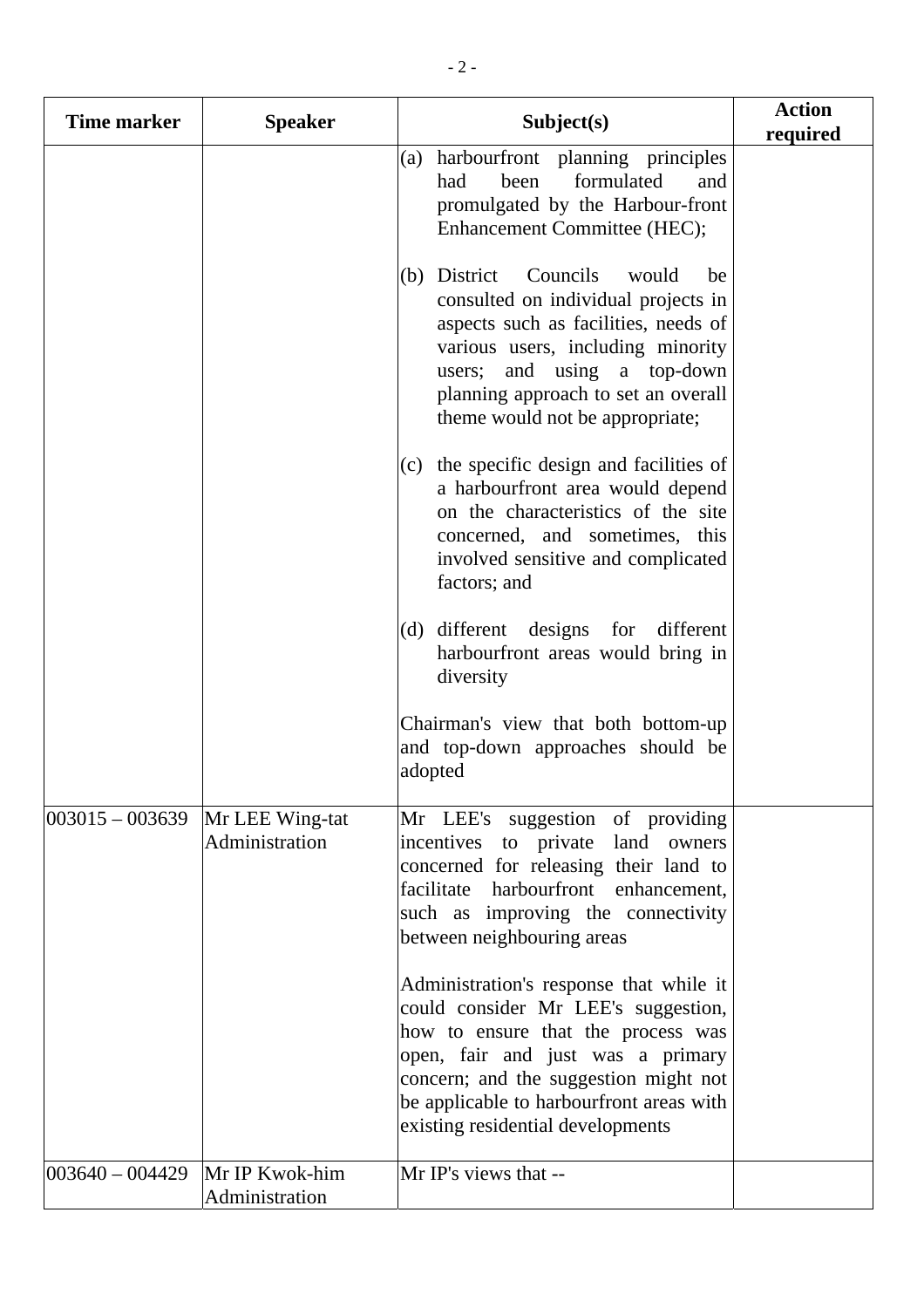| <b>Time marker</b> | <b>Speaker</b> | Subject(s)                                                                                                                                                                                                                                                                                                                            | <b>Action</b><br>required |
|--------------------|----------------|---------------------------------------------------------------------------------------------------------------------------------------------------------------------------------------------------------------------------------------------------------------------------------------------------------------------------------------|---------------------------|
|                    |                | of<br>(a) the<br>returning<br>the<br>concept<br>harbour<br>$\overline{\mathbf{t}}$<br>the<br>people<br>was<br>important;                                                                                                                                                                                                              |                           |
|                    |                | (b) while some basic principles for<br>harbourfront<br>planning<br>were<br>needed, the views of individual<br>District Councils should be duly<br>considered;                                                                                                                                                                         |                           |
|                    |                | (c) when consulted on harbourfront<br>planning, District Councils should<br>be provided with different options<br>for consideration;                                                                                                                                                                                                  |                           |
|                    |                | harbourfront enhancement should<br>(d)<br>be based on majority views; and                                                                                                                                                                                                                                                             |                           |
|                    |                | (e) the Administration should further<br>explain why enhancement<br>of<br>certain areas would have to take<br>years to materialize                                                                                                                                                                                                    |                           |
|                    |                | Administration's response that --                                                                                                                                                                                                                                                                                                     |                           |
|                    |                | (a) the Administration was aware of<br>the public's aspiration for a vibrant<br>harbourfront, and how<br>the<br>harbourfront was managed<br>was<br>crucial to achieving vibrancy;<br>different modes of harbourfront<br>management could be considered,<br>and the<br>subject was<br>being<br>examined by a task group of the<br>HEC; |                           |
|                    |                | (b) the Administration would conduct<br>district-based studies to gauge<br>public aspirations, especially those<br>of District Councils and the local<br>communities; and                                                                                                                                                             |                           |
|                    |                | (c) the Administration had not made a<br>decision on whether the role of<br>Victoria Harbour as a working                                                                                                                                                                                                                             |                           |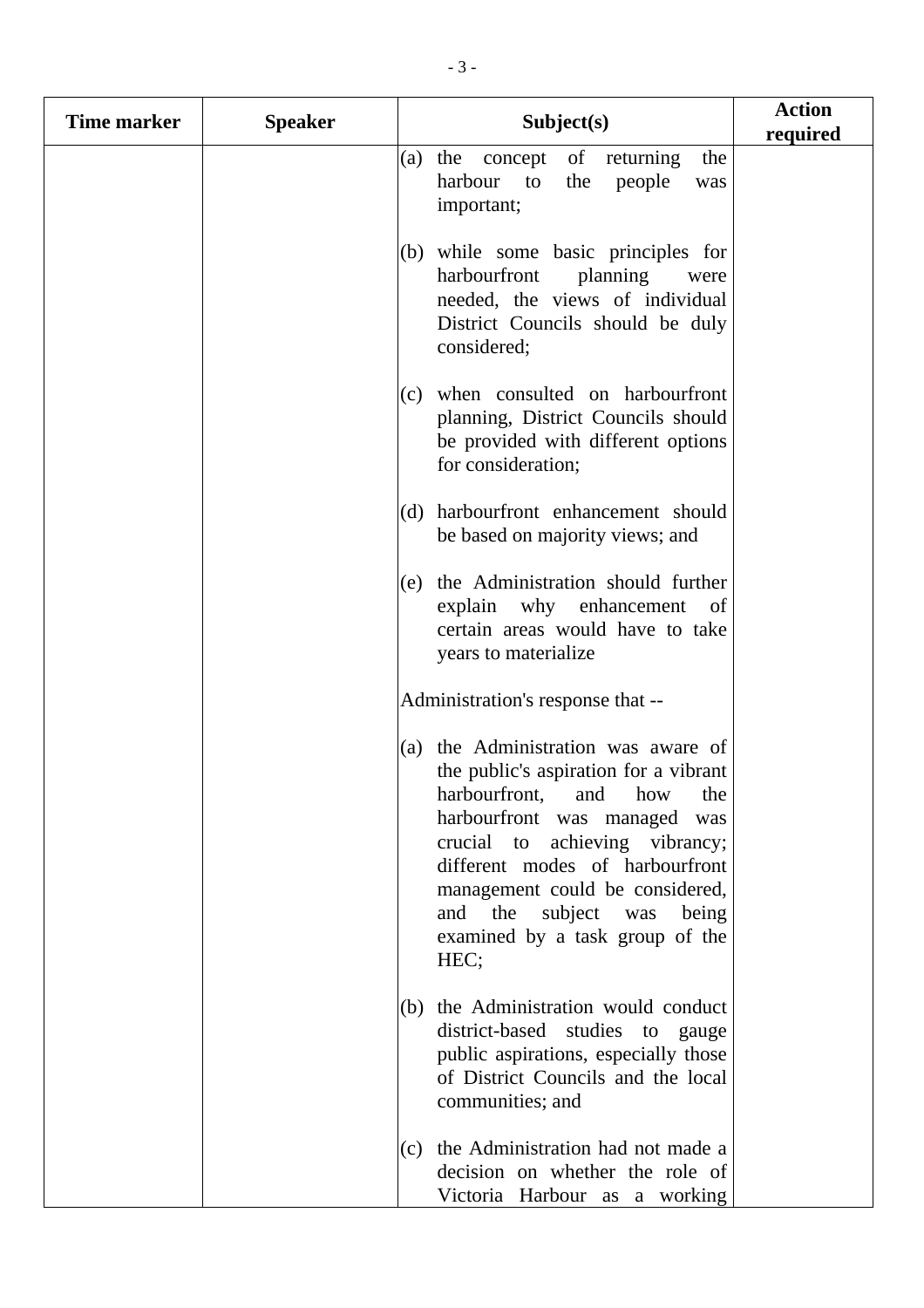| <b>Time marker</b>  | <b>Speaker</b>                | Subject(s)                                                                                                                                                                                                                                                                                                                                                                                                                                                                                                                                                                                                                                                                                                                                                                                                                                                                       | <b>Action</b><br>required |
|---------------------|-------------------------------|----------------------------------------------------------------------------------------------------------------------------------------------------------------------------------------------------------------------------------------------------------------------------------------------------------------------------------------------------------------------------------------------------------------------------------------------------------------------------------------------------------------------------------------------------------------------------------------------------------------------------------------------------------------------------------------------------------------------------------------------------------------------------------------------------------------------------------------------------------------------------------|---------------------------|
|                     |                               | harbour should cease, and therefore<br>it was difficult to specify when<br>certain areas would be available for<br>enhancement works                                                                                                                                                                                                                                                                                                                                                                                                                                                                                                                                                                                                                                                                                                                                             |                           |
| $004430 - 005027$   | Mr James TO<br>Administration | Mr TO's views that -<br>(a) the Administration should have a<br>timetable for enhancement works<br>on Government land; and<br>privately<br>owned<br>$(b)$ for<br>sites,<br>especially those sites strategically<br>located in terms of connectivity,<br>Administration<br>should<br>the<br>negotiate with the land owners<br>concerned on changing the land<br>invoke<br>the<br>and<br>land<br>uses<br>resumption mechanism<br>The Administration's response that there<br>were existing mechanisms for the<br>Government to rezone and resume land,<br>but the Government would normally<br>exercise those authorities only for large<br>scale development projects or necessary<br>infrastructure<br>projects;<br>for<br>and<br>harbourfront enhancement purposes, the<br>Administration was inclined to consider<br>adopting a public-private-partnership<br>approach instead |                           |
| $ 005028 - 005523 $ | Mrs Sophie LEUNG<br>Chairman  | Mrs LEUNG's views that --<br>harbourfront enhancement would<br>(a)<br>bring a new face to Hong Kong;<br>the Administration should step up<br>(b)<br>public<br>engagement<br>activities<br>because when the values of society<br>changed, private land<br>owners<br>would be more willing to facilitate<br>harbourfront enhancement so as to<br>respond to public aspirations;                                                                                                                                                                                                                                                                                                                                                                                                                                                                                                    |                           |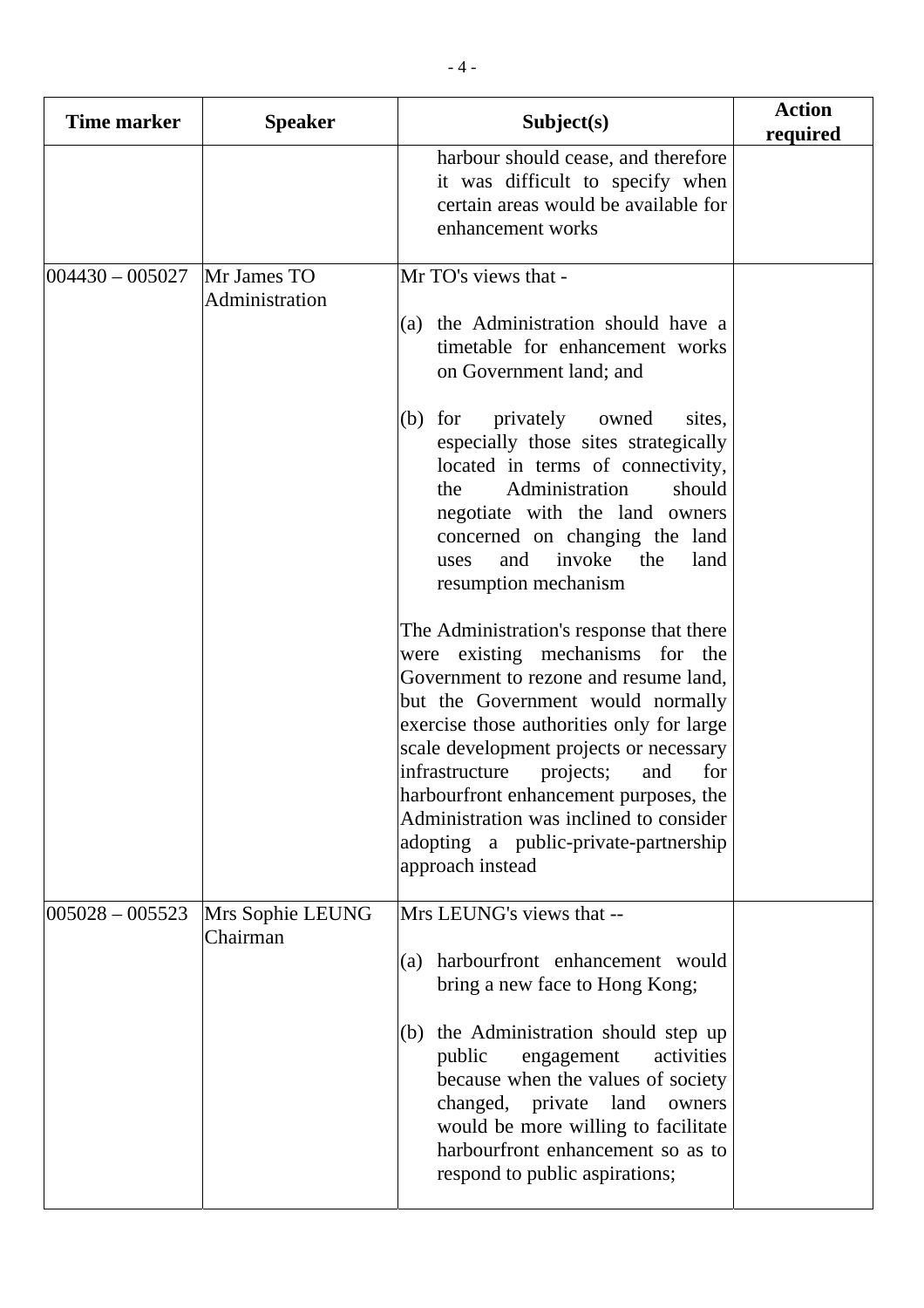| <b>Time marker</b>  | <b>Speaker</b>                    | Subject(s)                                                                                                                                                                                                                                                                                                                                     | <b>Action</b><br>required |
|---------------------|-----------------------------------|------------------------------------------------------------------------------------------------------------------------------------------------------------------------------------------------------------------------------------------------------------------------------------------------------------------------------------------------|---------------------------|
|                     |                                   | harbourfront enhancement could be<br>(c)<br>attained gradually by implementing<br>some preliminary works first and<br>more comprehensive enhancement<br>works could be carried out later;<br>and                                                                                                                                               |                           |
|                     |                                   | (d) the Administration should provide<br>incentives to professionals so that<br>would<br>they<br>contribute<br>to<br>harbourfront<br>enhancement<br>by<br>providing and promoting new ideas                                                                                                                                                    |                           |
| $ 005524 - 010044 $ | Miss Tanya CHAN<br>Administration | Miss CHAN's views that the objective<br>of protecting and preserving<br>the<br>Victoria Harbour and enhancing it for<br>enjoyment<br>public<br>should<br>be<br>implemented through planning and land<br>administration mechanisms, and there<br>should be good interface/connectivity<br>between the harbourfront and inland<br>areas          |                           |
|                     |                                   | The Administration's response that --                                                                                                                                                                                                                                                                                                          |                           |
|                     |                                   | (a) harbourfront planning guidelines<br>available<br>and<br>waterfront<br>were<br>promenades would be included<br>when planning harbourfront areas<br>on Government land;                                                                                                                                                                      |                           |
|                     |                                   | (b) planning briefs with appropriate<br>conditions were required for areas<br>such<br>Comprehensive<br>as<br>Development Areas;                                                                                                                                                                                                                |                           |
|                     |                                   | area-based studies for harbourfront<br>(c)<br>enhancement, such as the one for<br>the Hung Hom harbourfront, were<br>in progress and plans to remove the<br>pumping station and beautify the<br>external wall of the swimming pool<br>had been suggested in the Hung<br>Hom study for public engagement;<br>and residents' suggestions such as |                           |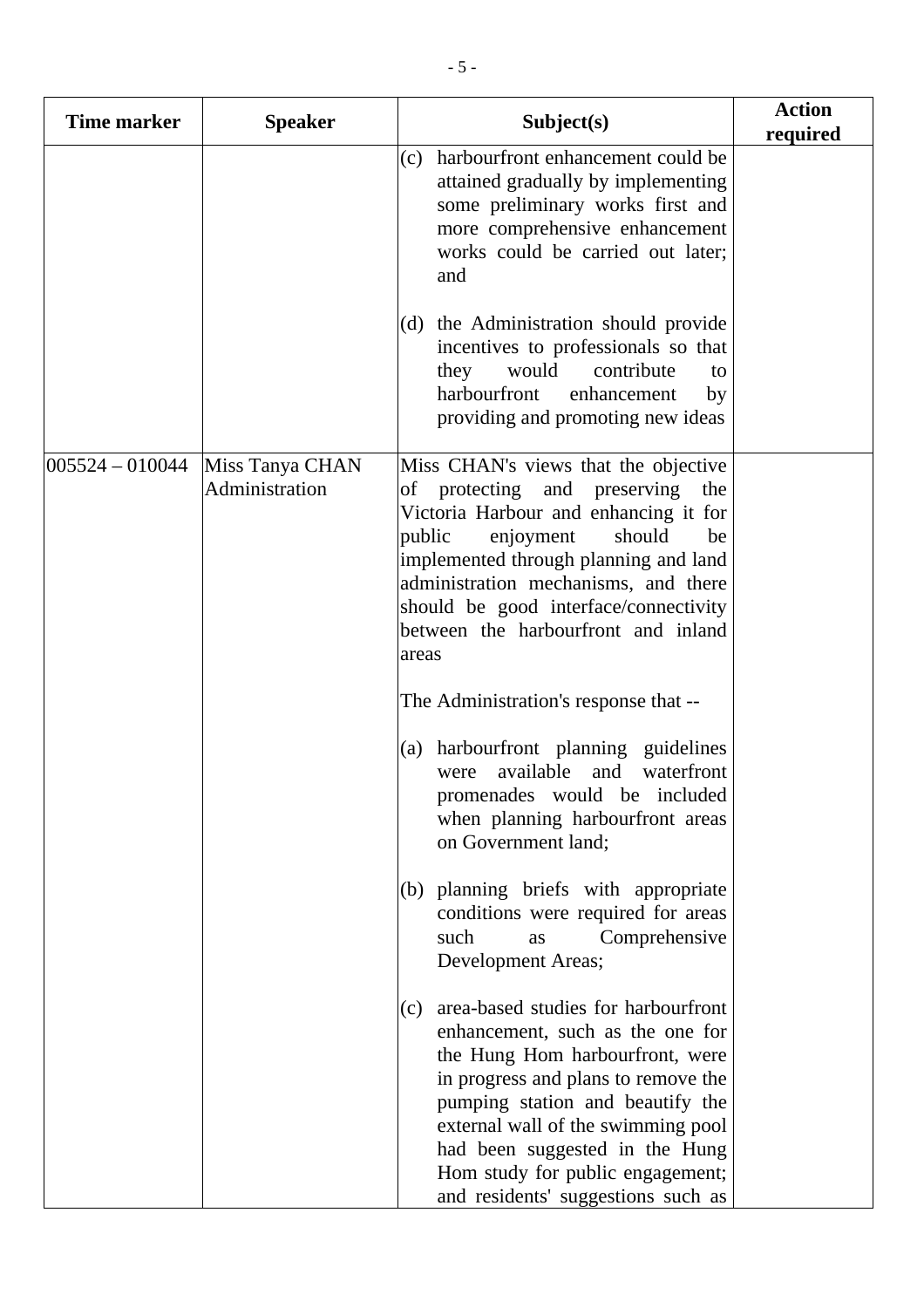| <b>Time marker</b> | <b>Speaker</b>                               | Subject(s)                                                                                                                                                                                                                                                                                                                                                                                                                                                                                                                                                                                                                                                                                                                                                                                                                                                                                                                                                                              | <b>Action</b><br>required |
|--------------------|----------------------------------------------|-----------------------------------------------------------------------------------------------------------------------------------------------------------------------------------------------------------------------------------------------------------------------------------------------------------------------------------------------------------------------------------------------------------------------------------------------------------------------------------------------------------------------------------------------------------------------------------------------------------------------------------------------------------------------------------------------------------------------------------------------------------------------------------------------------------------------------------------------------------------------------------------------------------------------------------------------------------------------------------------|---------------------------|
|                    |                                              | introducing<br>set-back<br>for<br>harbourfront developments would<br>be considered for inclusion in the<br>planning briefs                                                                                                                                                                                                                                                                                                                                                                                                                                                                                                                                                                                                                                                                                                                                                                                                                                                              |                           |
| $010045 - 010714$  | Mr KAM Nai-wai<br>Administration<br>Chairman | Mr KAM's views that --<br>(a) the Administration should have a<br>objective of preserving<br>clear<br>Victoria Harbour<br>for<br>public<br>enjoyment,<br>and work<br>out<br>a<br>timetable for actions;<br>(b) while relocation of some existing<br>uses at the harbourfront might not<br>be feasible in the near future, the<br>Administration should<br>consider<br>opening up the relevant facilities<br>for public access; and<br>accessibility to certain harbourfront<br>(c)<br>areas, such as Sun Yat<br>Sen<br>Memorial<br>Park,<br>should<br>be<br>enhanced<br>Chairman's<br>The<br>concurrence<br>that<br>accessibility to Sun Yat Sen Memorial<br>Park should be enhanced<br>The Administration's response that --<br>(a) it would provide for the next<br>meeting<br>timetable<br>for<br>$\mathbf{a}$<br>harbourfront enhancement works<br>for sites on Government land; and<br>for sites on private land, a timetable<br>would also be provided as far as<br>possible; and |                           |
|                    |                                              | (b) the Development Bureau would<br>take the lead and coordinate with<br>other government departments to<br>achieve effective implementation<br>harbourfront<br>of<br>enhancement<br>works<br>the<br>and<br>improve                                                                                                                                                                                                                                                                                                                                                                                                                                                                                                                                                                                                                                                                                                                                                                     |                           |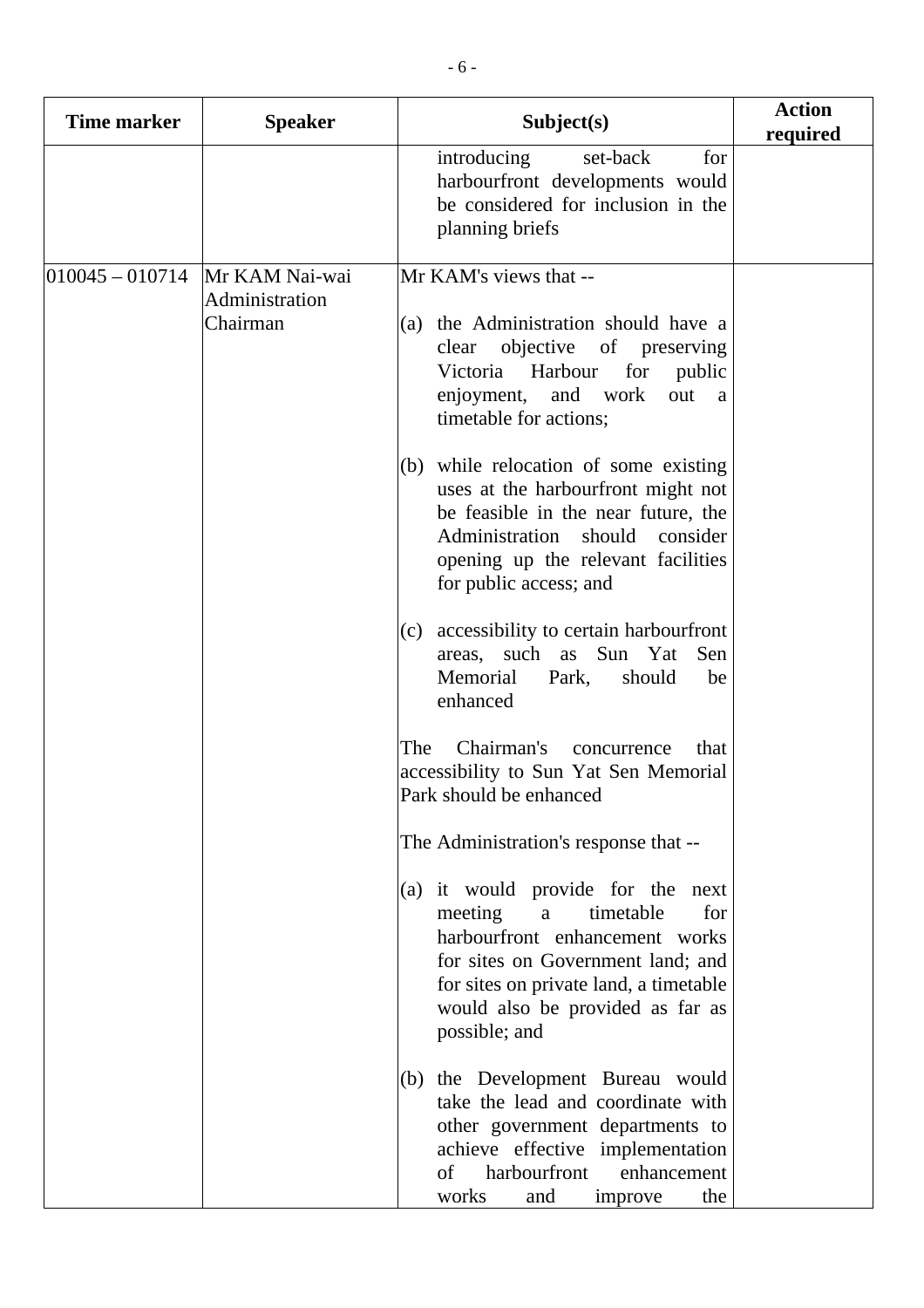| <b>Time marker</b>                 | <b>Speaker</b>                                | Subject(s)                                                                                                                                                                                                                                                                                                                                                                                                                                                 | <b>Action</b><br>required |
|------------------------------------|-----------------------------------------------|------------------------------------------------------------------------------------------------------------------------------------------------------------------------------------------------------------------------------------------------------------------------------------------------------------------------------------------------------------------------------------------------------------------------------------------------------------|---------------------------|
|                                    |                                               | accessibility of harbourfront areas<br>to the public                                                                                                                                                                                                                                                                                                                                                                                                       |                           |
| $ 010715 - 011332 $                | Mr LEE Wing-tat<br>Administration<br>Chairman | Mr LEE's enquiry on the coordination<br>role of the Development Bureau and the<br>Administration's explanation                                                                                                                                                                                                                                                                                                                                             |                           |
|                                    |                                               | Mr LEE's views that --<br>(a) achieving<br>vibrancy<br>for<br>harbourfront<br>required<br>areas<br>efforts<br>concerted<br>various<br>of<br>government departments because<br>apart from enhancement works,<br>there should be a variety of<br>activities<br>such<br>as<br>street<br>performance and food stalls at the<br>harbourfront; and<br>(b) some harbourfront areas, such as<br>the West Kowloon Waterfront<br>Promenade, were difficult to access |                           |
|                                    |                                               | and the Administration<br>should<br>tackle the problem from the users'<br>perspective<br>improve<br>to<br>their<br>accessibility so that citizens at large<br>in addition to local residents could<br>also enjoy those facilities                                                                                                                                                                                                                          |                           |
| $ 011333 - 011816 $ Mr IP Kwok-him |                                               | Mr IP's views that --                                                                                                                                                                                                                                                                                                                                                                                                                                      |                           |
|                                    |                                               | (a) the design of harbourfront areas<br>should facilitate public access and<br>should be user-friendly;                                                                                                                                                                                                                                                                                                                                                    |                           |
|                                    |                                               | $(b)$ public-private-partnership<br>was a<br>feasible<br>approach,<br>land<br>as<br>owners/developers<br>could<br>boost<br>their public image through their<br>contribution<br>harbourfront<br>to<br>enhancement;                                                                                                                                                                                                                                          |                           |
|                                    |                                               | $(c)$ he had reservations on whether it<br>was desirable to displace economic<br>activities at harbourfront areas for                                                                                                                                                                                                                                                                                                                                      |                           |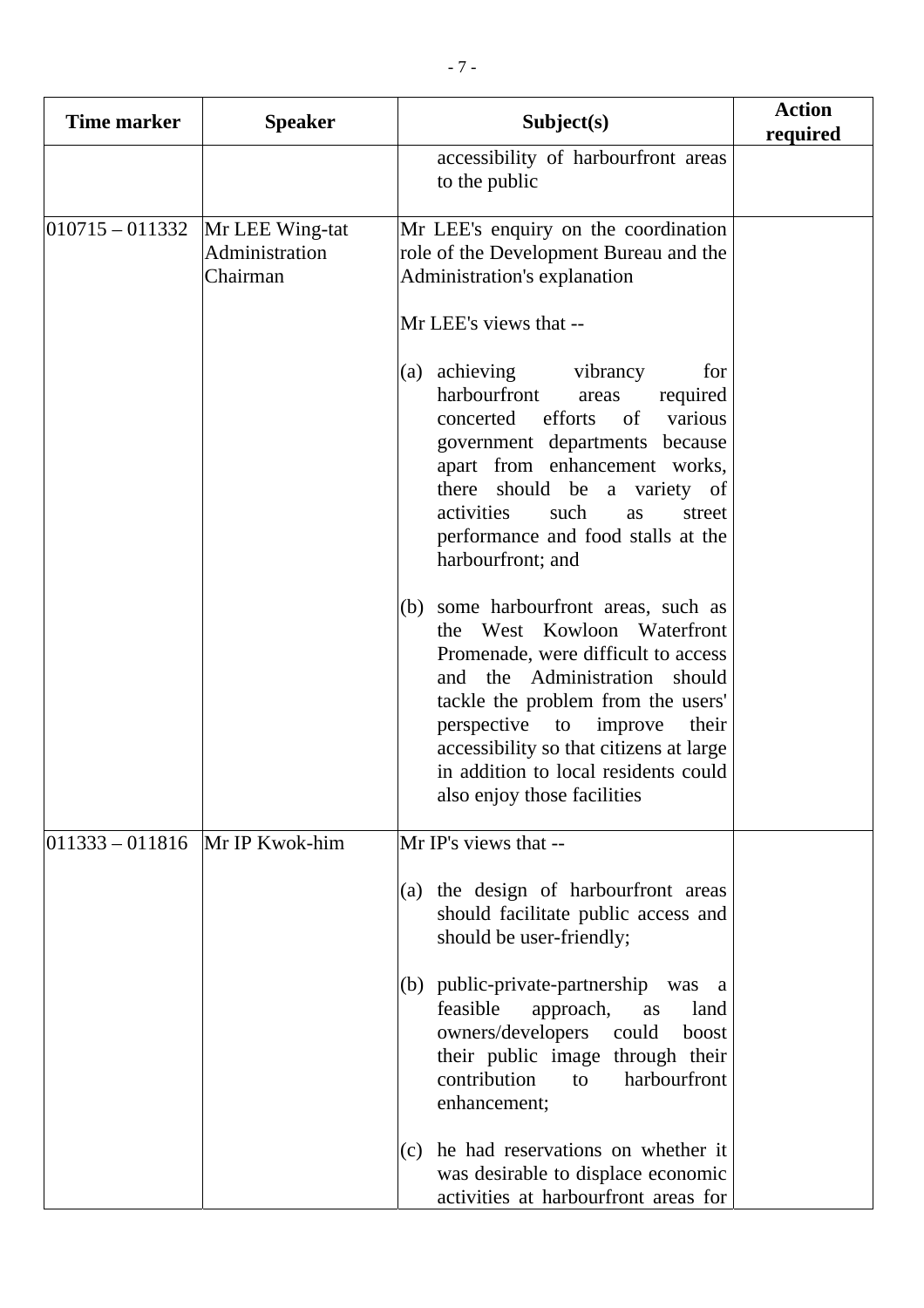| <b>Time marker</b>  | <b>Speaker</b>                                                                  | Subject(s)                                                                                                                                                                                                                                                                                          | <b>Action</b><br>required |
|---------------------|---------------------------------------------------------------------------------|-----------------------------------------------------------------------------------------------------------------------------------------------------------------------------------------------------------------------------------------------------------------------------------------------------|---------------------------|
|                     |                                                                                 | of<br>sake<br>harbourfront<br>the<br>enhancement; and<br>(d) it would be more preferable to<br>introduce modifications<br>to the<br>operating mode of the economic<br>activities such that the retention of<br>the activities could be compatible<br>with the provision of continuous<br>promenades |                           |
| $ 011817 - 012203 $ | Mrs Regina IP<br>Administration                                                 | IP's<br><b>Mrs</b><br>enquiry<br>the<br>on<br>Administration's plan on the provision<br>of heliports<br>The Administration's response that --                                                                                                                                                       |                           |
|                     |                                                                                 | (a) a suggestion to expand the heliport<br>planned near Golden Bauhinia<br>Square was rejected by the Town<br>Planning Board because this would<br>intrude into open space;                                                                                                                         |                           |
|                     |                                                                                 | (b) a cross-boundary heliport had been<br>planned to be developed at the tip<br>of the former runway of the Kai<br>Tak Development; and                                                                                                                                                             |                           |
|                     |                                                                                 | (c) one of the heliports at Shun Tak<br>Centre would be expanded                                                                                                                                                                                                                                    |                           |
| $012204 - 012932$   | Mr Albert CHAN<br>Administration<br>Chairman<br>Mr IP Kwok-him<br>Mrs Regina IP | Mr CHAN's views that --<br>timetable<br>needed<br>$(a)$ a<br>was<br>for<br>harbourfront enhancement works in<br>various areas, such as the Tsuen<br>Wan harbourfront;                                                                                                                               |                           |
|                     |                                                                                 | overall<br>theme<br>should<br>(b)<br>be<br>an<br>formulated<br>after<br>conducting<br>bottom-up consultation;                                                                                                                                                                                       |                           |
|                     |                                                                                 | (c) planning principles should not be<br>over-ruled and minority interests<br>should not be negated by the                                                                                                                                                                                          |                           |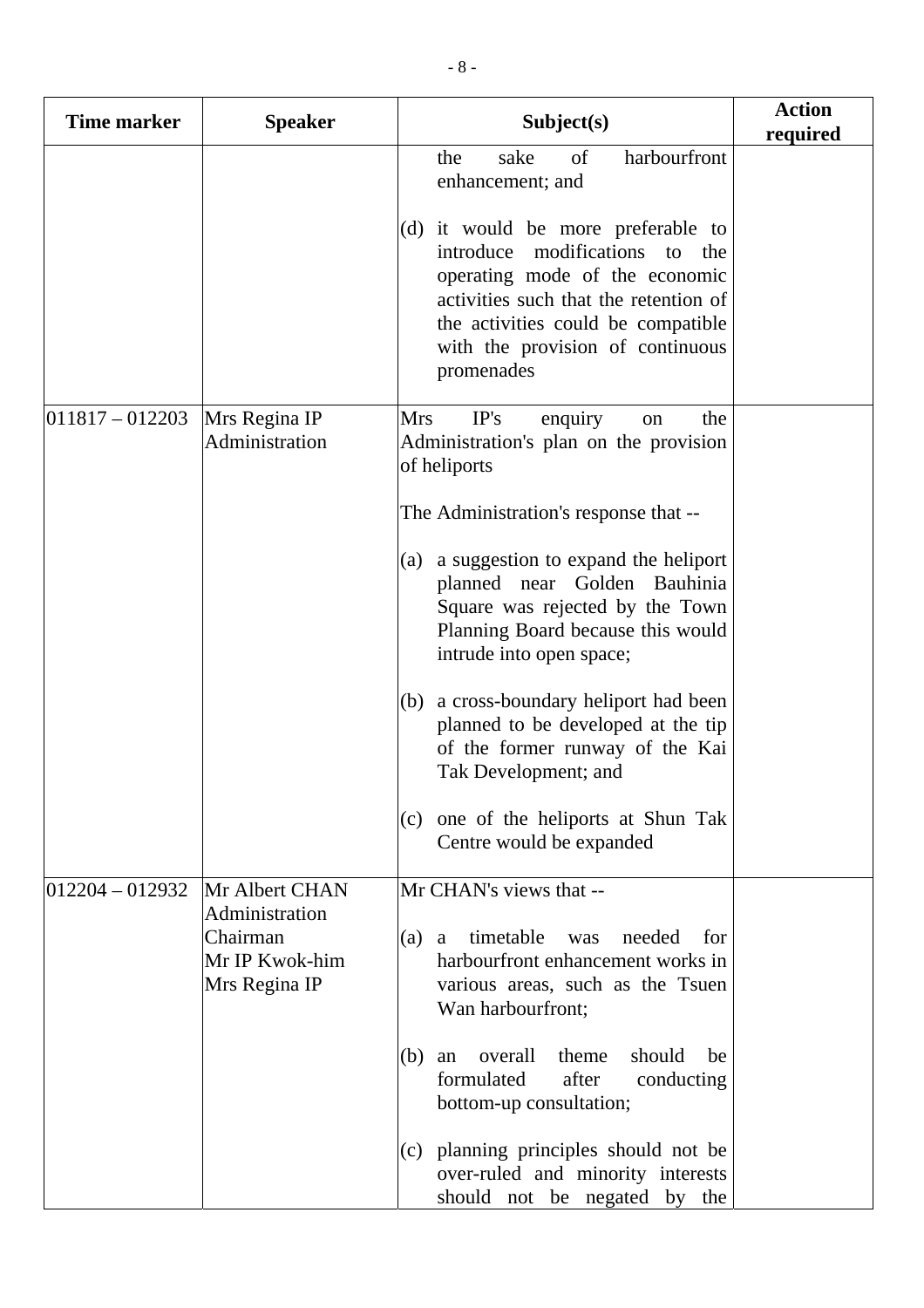| <b>Time marker</b> | <b>Speaker</b> | Subject(s)                                                                                                                                                                                                                               | <b>Action</b><br>required |
|--------------------|----------------|------------------------------------------------------------------------------------------------------------------------------------------------------------------------------------------------------------------------------------------|---------------------------|
|                    |                | dissenting<br>views<br>of<br>District<br>Councils or individual persons; and                                                                                                                                                             |                           |
|                    |                | the Administration could consider<br>(d)<br>providing<br>hydroplane<br>service<br>between Hong Kong and other<br>cities in the Pearl River Delta                                                                                         |                           |
|                    |                | The Administration's response that --                                                                                                                                                                                                    |                           |
|                    |                | timetable<br>for<br>harbourfront<br>(a)<br>a<br>enhancement works<br>in various<br>areas would be provided as far as<br>possible;                                                                                                        |                           |
|                    |                | $(b)$ the planning for the harbourfront in<br>Tsuen Wan would have to dovetail<br>with the planning for the proposed<br>cycle track from Tsuen Wan to<br>Tuen Mun and it would proceed to<br>the detailed design stage in due<br>course; |                           |
|                    |                | views of District Councils and<br>(c)<br>local residents should be respected<br>and it was not unreasonable to<br>make decisions based on majority<br>views;                                                                             |                           |
|                    |                | the feasibility of water taxi service<br>(d)<br>could be explored although the<br>waves in the Victoria<br>strong<br>Harbour might pose a constraint;<br>and                                                                             |                           |
|                    |                | harbourfront planning principles<br>(e)<br>were set out in paragraph 21 of the<br>Administration's paper and further<br>details would be provided for the<br>next meeting                                                                |                           |
|                    |                | Mr IP's view that water taxi service<br>might not be suitable for the Victoria<br>Harbour because of the strong waves<br>hydroplane<br>could<br>service<br>but<br>be                                                                     |                           |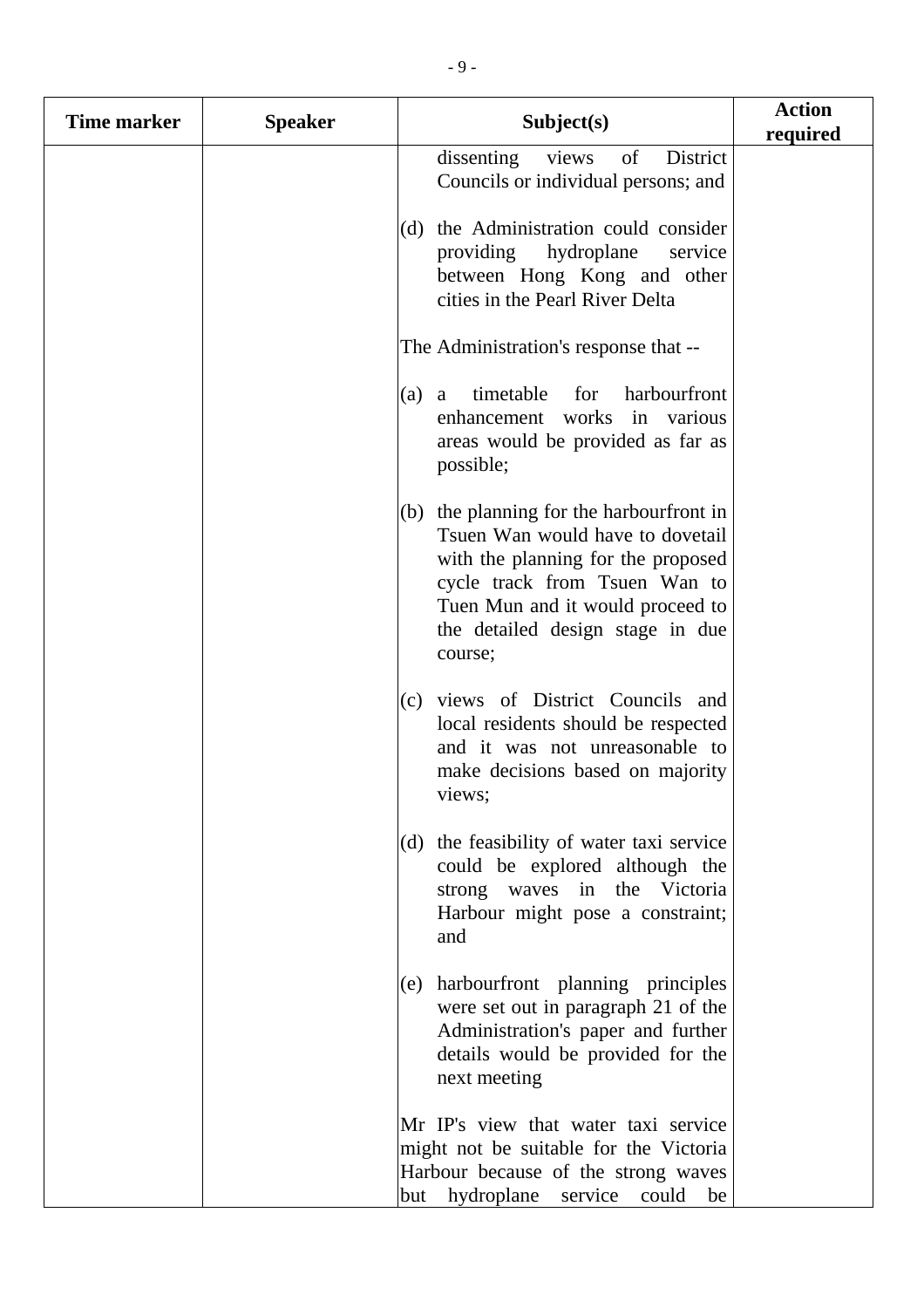| <b>Time marker</b>  | <b>Speaker</b>                               | Subject(s)                                                                                                                                                                                                                                                                                                                                                                                                                                                                                                                                                                                                                                                                                                           | <b>Action</b><br>required |
|---------------------|----------------------------------------------|----------------------------------------------------------------------------------------------------------------------------------------------------------------------------------------------------------------------------------------------------------------------------------------------------------------------------------------------------------------------------------------------------------------------------------------------------------------------------------------------------------------------------------------------------------------------------------------------------------------------------------------------------------------------------------------------------------------------|---------------------------|
|                     |                                              | explored<br>Mrs IP's view that the Victoria Harbour<br>might not have sufficient space to<br>accommodate hydroplane service                                                                                                                                                                                                                                                                                                                                                                                                                                                                                                                                                                                          |                           |
| $012933 - 013305$   | Mrs Sophie LEUNG<br>Administration           | Mrs LEUNG's views that --<br>(a) the Administration could draw<br>reference from Seattle in relation to<br>hydroplane service;<br>(b) District Councils could consider<br>organizing annual briefings to<br>inform the public of facilities<br>available in their districts;<br>(c) harbourfront enhancement works<br>could not be implemented in a<br>hasty manner; and<br>(d) the Administration could consider<br>providing gathering venues in the<br>new Central harbourfront<br>for<br>foreign domestic workers<br>The Administration's response that the<br>detailed design of the new Central<br>harbourfront would be<br>considered<br>following the Urban Design Study for<br>the New Central Harbourfront |                           |
| $ 013306 - 013533 $ | Chairman<br>Administration<br>Mr Albert CHAN | Chairman's views that --<br>(a) facilities such as piers could be<br>used for various activities to attract<br>people to the harbourfront; and<br>(b) the feasibility of introducing new<br>marine<br>activities<br>such<br><b>as</b><br>hydroplane and water taxi services<br>complement<br>harbourfront<br>to<br>activities could be explored, and<br>information<br>existing<br>on<br>and<br>possible marine activities in the                                                                                                                                                                                                                                                                                    |                           |